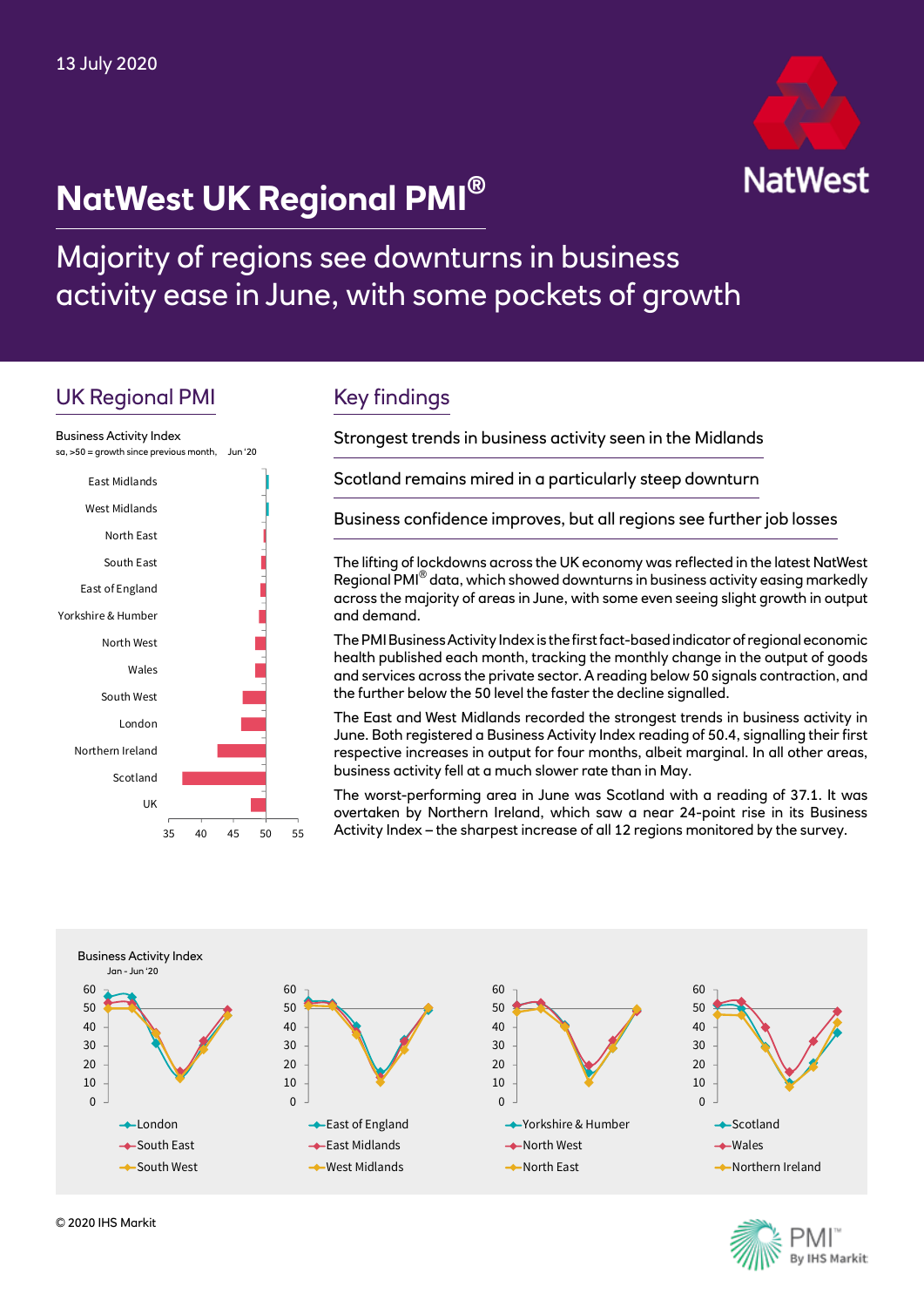

About the report

Comment

Demand and outlook

Business capacity

Prices

Index summary

**Contact** 

# Contents **Contents About the UK Regional PMI**<sup>®</sup> report

The NatWest UK Regional PMI® data are compiled by IHS Markit from responses to questionnaires sent to companies that participate in IHS Markit's UK PMI surveys. IHS Markit compiles data for nine English regions, Scotland, Wales and Northern Ireland (NUTS 1 definitions).

Survey responses are collected in the second half of each month and indicate the direction of change compared to the previous month. A diffusion index is calculated for each survey variable. The index is the sum of the percentage of 'higher' responses and half the percentage of 'unchanged' responses. The indices vary between 0 and 100, with a reading above 50 indicating an overall increase compared to the previous month, and below 50 an overall decrease. The indices are then seasonally adjusted.

The headline figure for each region is the Business Activity Index. This is a diffusion index calculated from a single question that asks for changes in the volume of business activity (at service providers) or output (at manufacturers) compared with one month previously. The Business Activity Index is comparable to the UK Composite Output Index. It is sometimes referred to as the 'PMI', but is not comparable with the headline UK Manufacturing PMI figure.



#### Comment

Sebastian Burnside, NatWest Chief Economist, commented:

*"There were positive signs for all areas of the UK in June, as the PMI data for every region improved further from the historic lows seen in April.* 

*"In most cases, downturns in activity eased markedly and local economies across the UK moved closer towards stabilisation, however we continued to see a degree of variation in regional performance. It was across the Midlands where the data showed the most positive trends in business activity, with Yorkshire & Humber also displaying signs* 

*of stronger demand. At the other end of the scale, Scotland, with its relatively slower pace of reopening, was furthest behind on its path to recovery.* 

*"A common theme all areas of the UK is a sustained decline in employment. Rates of staff shedding have continued to moderate in all areas, but with businesses still generally operating well below capacity, we've seen another round of marked job cuts across the board. With the furlough scheme set to be wound down over the coming months, the outlook for the labour market is clouded in uncertainty.* 

*"Nevertheless, with the survey indicating a general improvement in business confidence towards future activity, firms feel that the worst is behind them and their focus is now on making up the lost ground."*

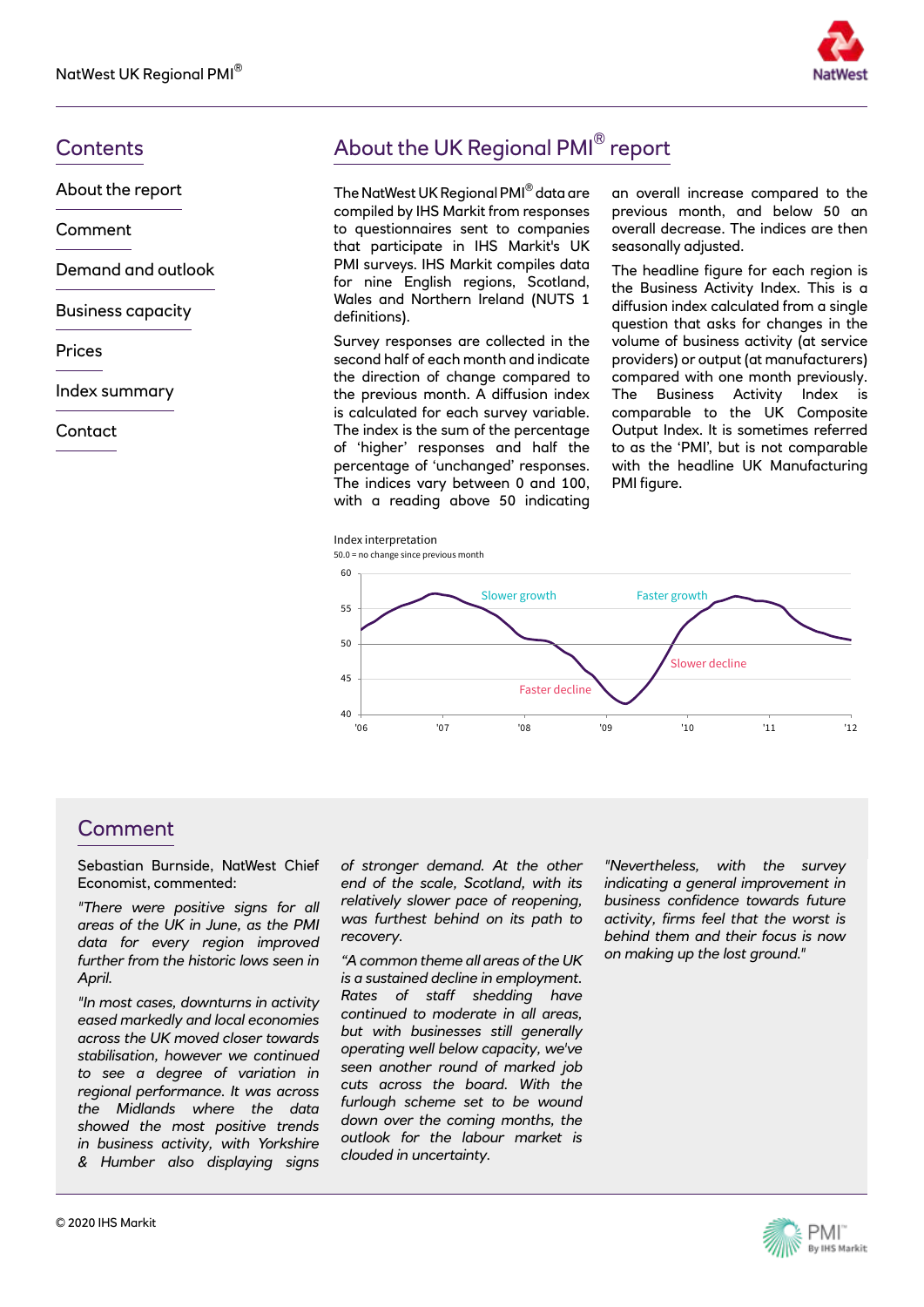



# Demand and outlook

#### Pockets of growth in new business in June

Three of the 12 monitored regions saw a renewed rise in new business in June, namely the East Midlands, West Midlands and Yorkshire & Humber. Elsewhere, rates of decline eased further from the historic lows seen in April. Firms operating in Scotland recorded the most marked downturn in new business, followed by those in Northern Ireland, the South West and London.



#### Further general improvement in business confidence

Business confidence towards future output improved in almost all areas in June. The only exception was Yorkshire & Humber, which had topped the rankings in May and saw a slight decline. Wales moved back to the top of the table, a position it has held in three of the past four months. Only firms in Northern Ireland were downbeat about the outlook, though the degree of pessimism here receded further from April's nadir.



>50 = growth expected over next 12 months, Jun '20





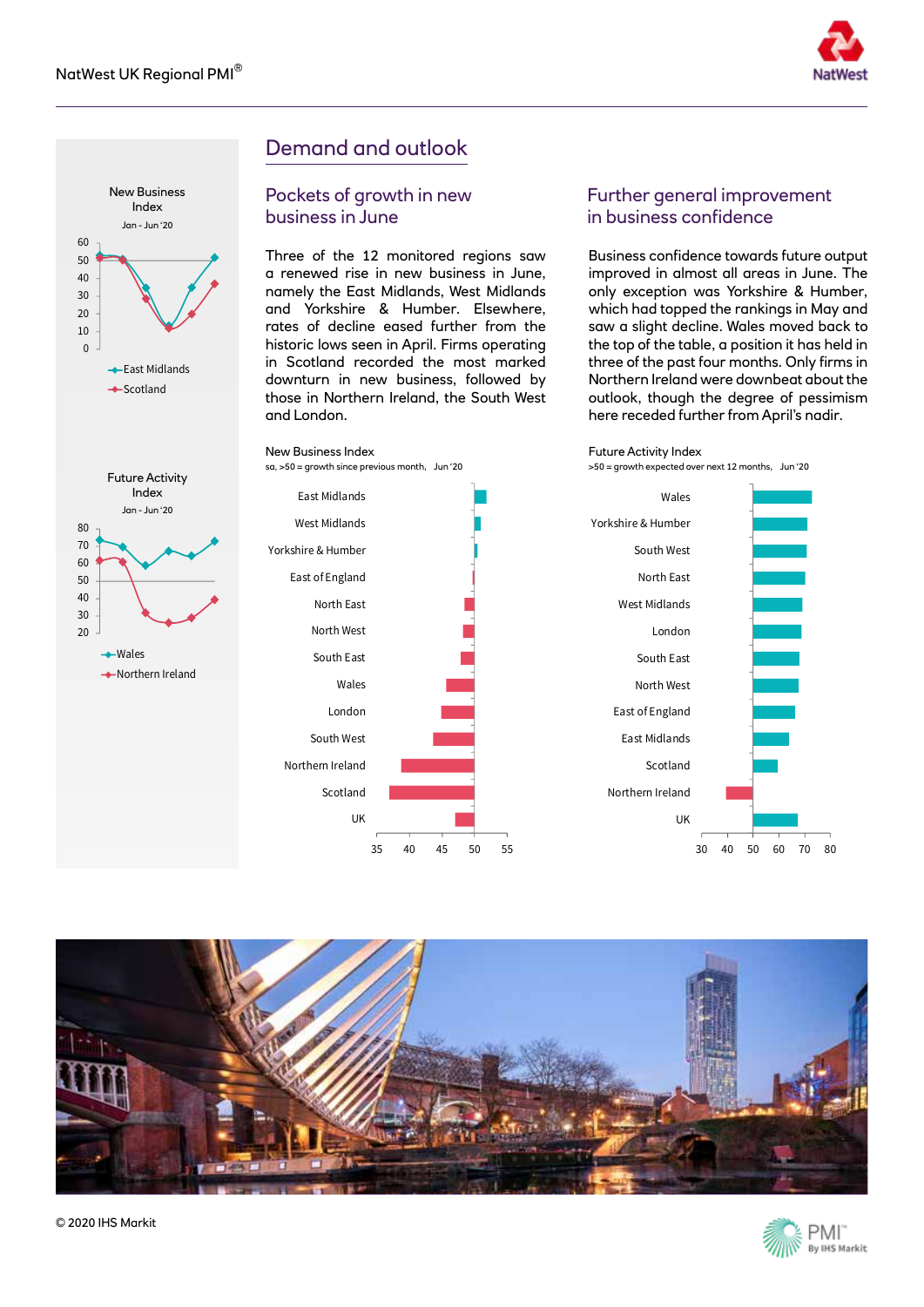



**Outstanding** Business Index Jan - Jun '20

**East Midlands** Scotland

## Business capacity

#### June sees further broadbased fall in employment

Employment decreased in all regions for the fourth month in a row in June, albeit at a slower rate in each case. The weakest decline in private sector workforce numbers was in the East Midlands, followed by the North West and South East. At the other end of the scale, businesses in the North East and London recorded the most marked rates of job losses.



#### Firms in all regions continue to operate below capacity

A lack of incoming new orders meant that firms in all regions operated below capacity during June, as highlighted by a broad-based drop in backlogs of work. Matching the trends in new business, firms in Scotland and Northern Ireland recorded the steepest decreases in work-in-hand, while those in the East Midlands noted the slowest. That said, rates of decline eased in all cases.









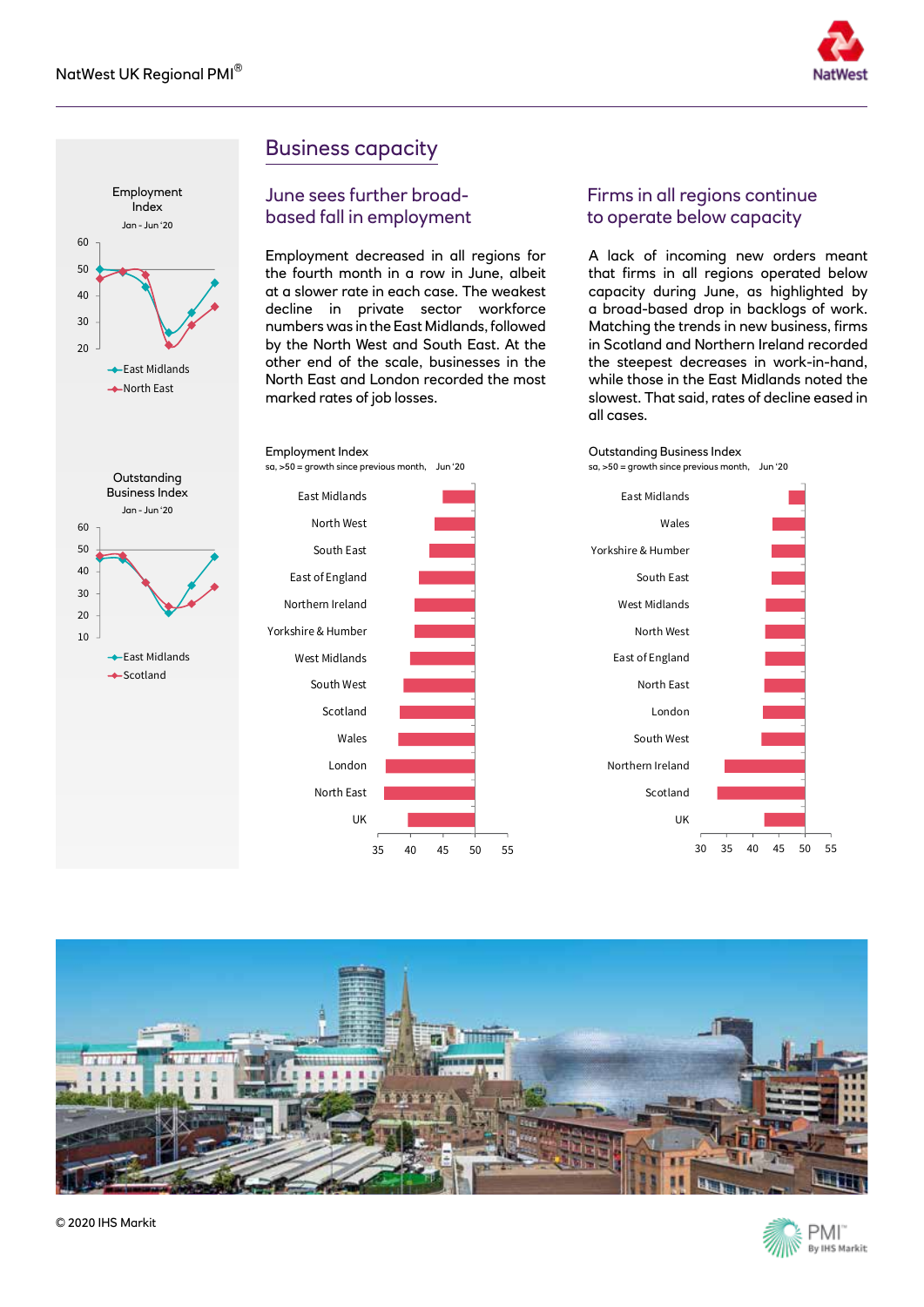

#### **Prices**

Input Prices Index



#### Majority of areas see modest rise in input costs

Reflecting the picture for the UK as a whole, most areas monitored by the survey saw a modest rise in firms' cost burdens during June. The main outliers were Northern Ireland, where the rate of input price inflation accelerated sharply and was strong overall, and London and the West Midlands, which both saw slight decreases in operating expenses.

#### Trends in output charges vary greatly by region

Five of the 12 monitored regions saw notable decreases in output prices in June, led by further marked (albeit slower) declines in London, Scotland and the North East. The same number meanwhile saw virtually no change in charges from the month before. The only areas that saw discernible rises in output prices were the West Midlands and Wales, though even here rates of inflation were modest.



sa, >50 = inflation since previous month, Jun '20